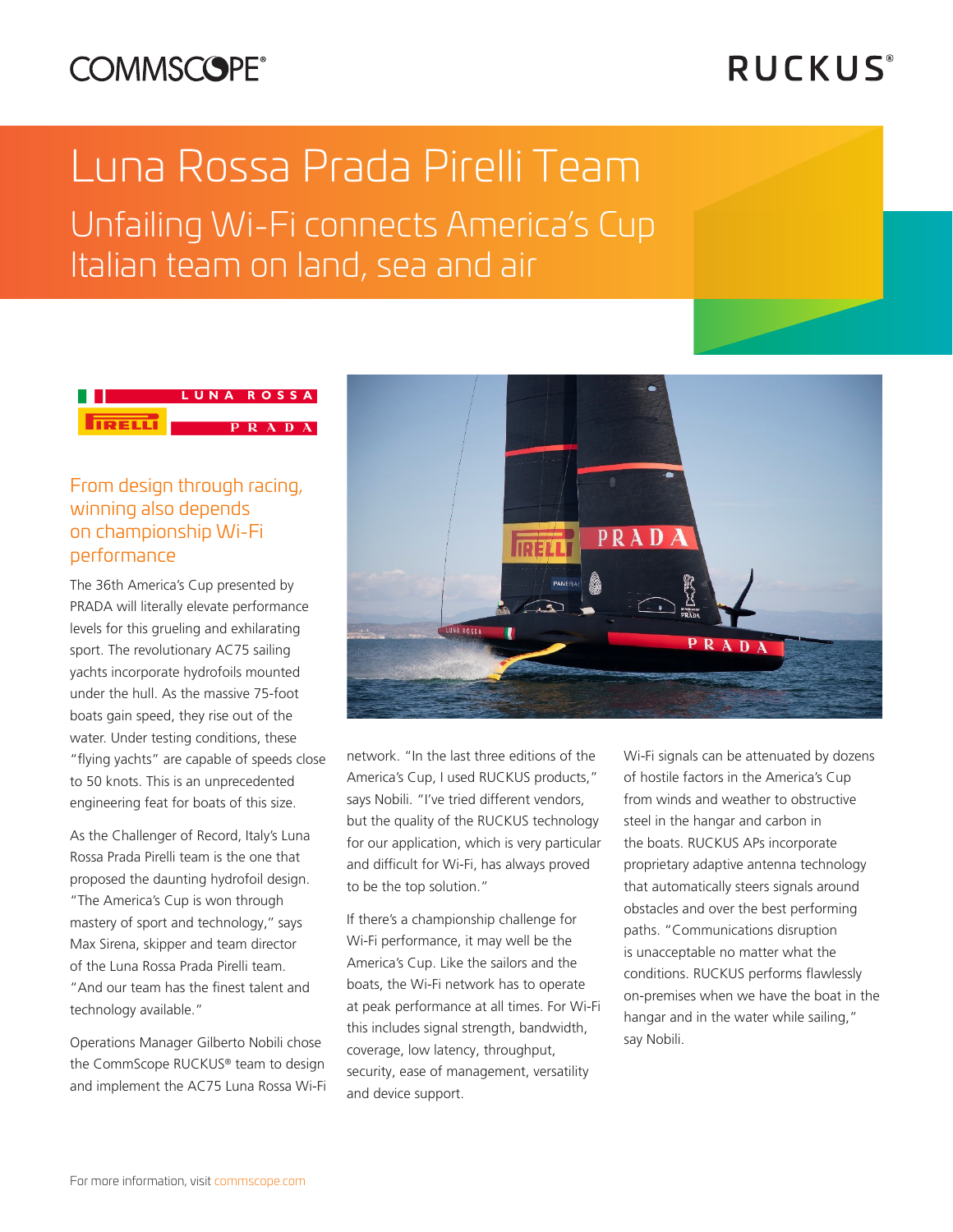

#### The Wi-Fi network is continuously collecting and distributing vital data for instantaneous action

Compared to the last America's Cup, the AC75 Luna Rossa is a bigger boat with a smaller crew—and it will sail three times faster. It took two and a half years for the flying yacht to become a reality. During the design stage, RUCKUS Wi-Fi connected the design and shore teams to sailors on a test boat. On shore, designers ran simulations based on the massive amount of data collected by the computers on the boat. The sailors tested changes and provided feedback to the designers. This loop was performed daily.

"During this phase, there was a continuous flow of information over the RUCKUS Wi-Fi network that kept us all connected," says Nobili. "The Wi-Fi connectivity that supports this constant communications was absolutely essential to optimizing the AC75 Luna Rossa's performance."

During the training phase, a RUCKUS AP provided connectivity on the racing boat. Another RUCKUS AP provided point-to-point telemetry between the racing boat and the support motorboat. This required continuous wireless connectivity between two boats sailing up to two miles apart, reaching speeds up to 50 knots, and performing split-second maneuvers in rough waters and gusting winds.

During the actual races, any outbound communications from the racing boat are prohibited. All traffic on board must be broadcast, which Nobili says is intensely demanding for a wireless network. The AC75 Luna Rossa has an unmanaged version of the same RUCKUS AP used during training. The unmanaged AP connects the server, on-board instrumentation, hundreds of sensors, and as many as 35 mobile and wearable devices. The Wi-Fi provides up to five extremely low-latency broadcasting channels.

When the racing boat is docked, the onboard AP automatically connects to a RUCKUS AP on the dock. Using mesh technology, the land-based AP backhauls gigabytes of data collected on the boat and transmits it to the shore team.

#### Moving to New Zealand is smooth sailing with RUCKUS Cloud

Traditionally, the America's Cup is held in the waters of the defending champion, which meant the Italian team had to move its boats and base of operations to Auckland, New Zealand. Transferring the boats required the largest transport aircraft in the world. Transporting the RUCKUS network was a great deal simpler.

At its headquarters in Sardinia, the team uses on-premises controllers to manage all the RUCKUS APs. "We recommended that they switch to the RUCKUS Cloud in Auckland," says Massimo Mazzeo, vice president, RUCKUS Global Systems Engineering. "Switching to cloud management enabled the entire operations to be back online in New Zealand in a matter of hours."

"The America's Cup is won through mastery of sport and technology and our team has the finest talent and technology available."

Max Sirena Skipper and Team director Luna Rossa Prada Pirelli Team